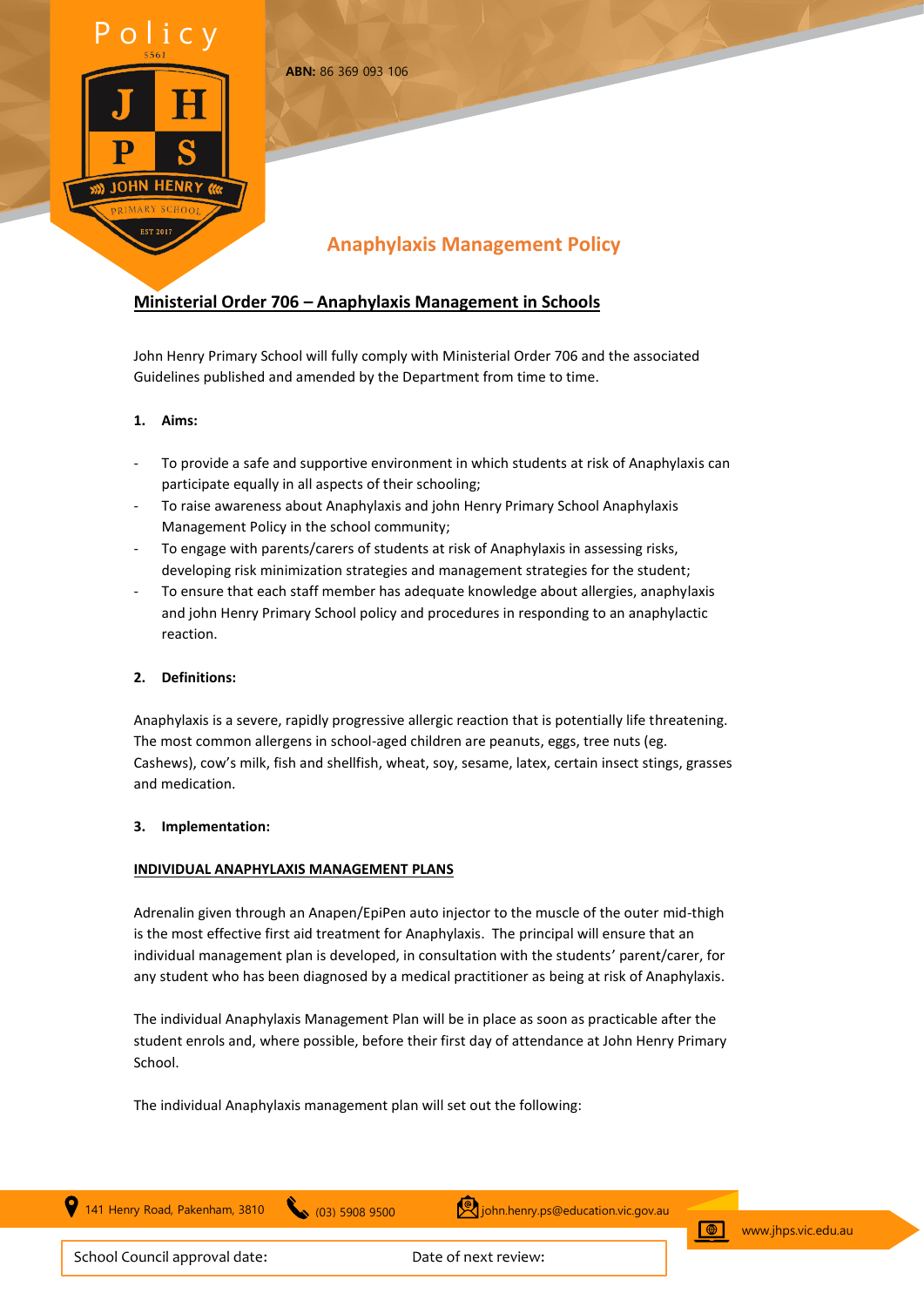- a) Information about the diagnosis, including the type of allergy or allergies the student has (based on the diagnosis from their doctor).
- b) Strategies to minimize the risk of exposure to allergens while the student is under the care or supervision of the John Henry Primary School staff, for in-school and out-of-school settings including camps and excursions.
- c) The name of the person/s responsible for implementing the strategies.
- d) Information on where the student's Anapen/EpiPen will be stored.
- e) The student's emergency contact details (parent/carer/medical practitioner).
- f) An emergency procedure plan (Action Plan) provided by the parent that:
	- a. Sets out the emergency procedures to be taken in the event of an allergic reaction;
	- b. Is signed by a medical practitioner who was treating the student on the date the practitioner signs the emergency procedure plan; and
	- c. Includes an up-to-date photograph of the student.

The student's individual management plan will be reviewed annually, in consultation with the student's parent/carer or if the student's medical condition changes or immediately after a student has had an anaphylactic reaction.

### **It is the responsibility of the parent to:**

- a) Provide the emergency procedure plan (Action Plan);
- b) Inform the school if their child's medical condition changes and, if relevant, provide an updated Action Plan;
- c) Provide an up-to-date photo for the Action Plan when the plan is provided to the school and when it is reviewed; and
- d) Provide an up-to-date Anapen/EpiPen.

# **COMMUNICATION PLAN**

The principal will be responsible for ensuring that a Communication Plan is developed to provide information to all staff, students and parents about Anaphylaxis and the school's Anaphylaxis management plan.

The Communication Plan includes information about steps that will be taken in response to an anaphylactic reaction by a student in the classroom, in the school yard and on school camps and excursions.

The principal is responsible for ensuring that all staff will be briefed, once each semester, by a staff member who has up-to-date Anaphylaxis management training on the following:

- a) Our school's Anaphylaxis Management Policy;
- b) The causes, symptoms and treatment of Anaphylaxis;
- c) The identities of students at risk and where their medication is stored;
- d) How to use the Anapen/EpiPen; and
- e) Our school's first aid and emergency response procedures.

Students' awareness of Anaphylaxis and Anaphylaxis management will be raised through fact sheets, home groups, corridors and classrooms and posters.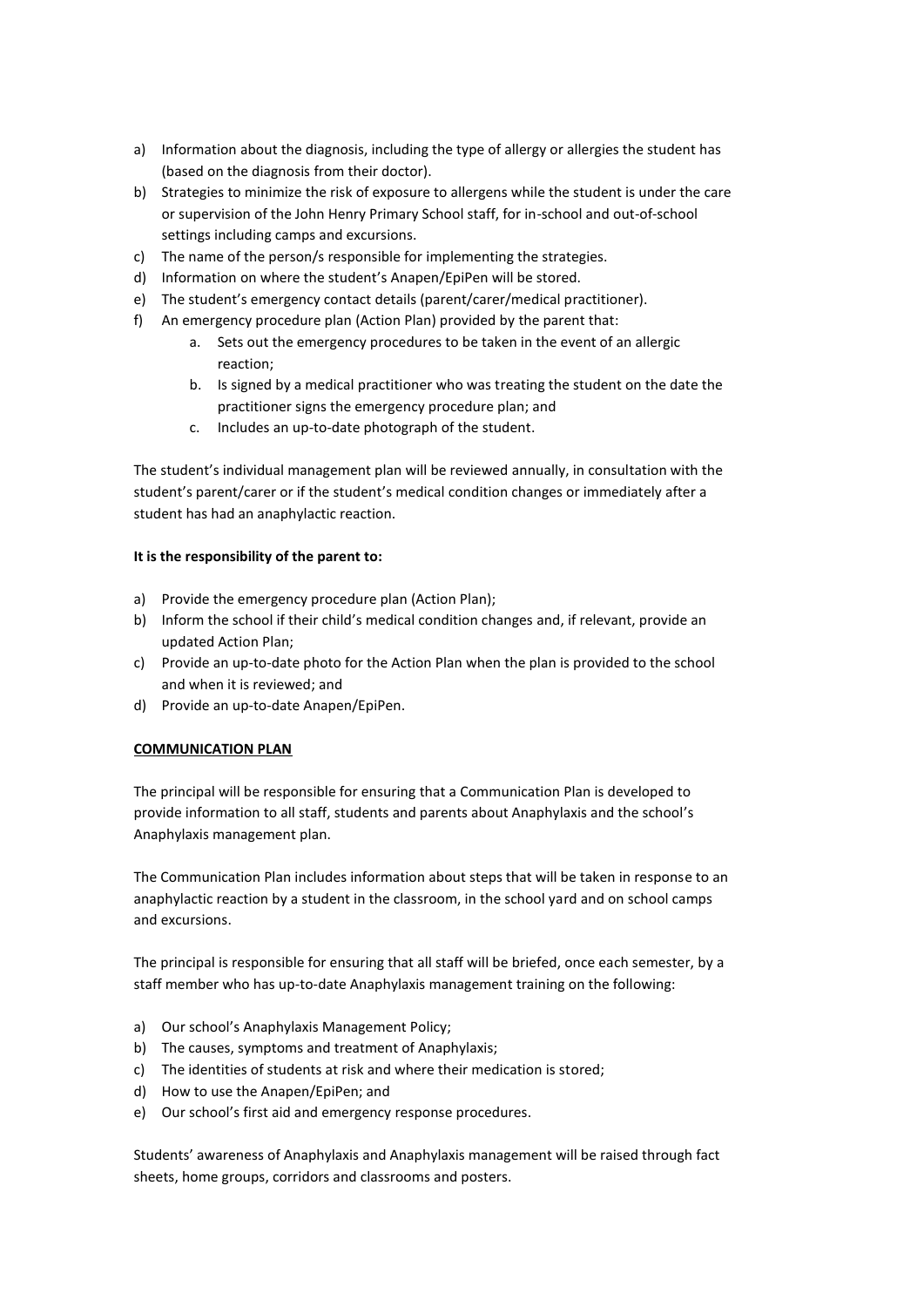Names and photos of the students will be displayed in the Staffrooms, Resource (photocopier) Room, Canteen and Sick Bay.

Anapen/EpiPens are located in the unlocked First Aid room with the green Australian symbol for first aid. The student's Anapen/EpiPens will have student's individual name and action plan attached.

Parents and the wider community will be informed about Anaphylaxis and the Anaphylaxis management via our school newsletter once each semester.

\*All incidents requiring the use of the Anapen/EpiPen need to be reported to the Emergency Services Management, DET on 9589 6266. Refer to Principal/Assistant Principal.

### *Procedures to respond to Anaphylaxis emergencies:*

#### **Procedure for an Anaphylactic reaction in the classroom will be:**

- a) The teacher will stay with the student.
- b) A student will be sent to the office who will advise the First Aid Officer and the Principal team with the student's name. The office will call for an ambulance.
- c) The First Aid Officer should take the individual student's Anapen/EpiPen and Action Plan to the student needing attention and administer as required, noting the time given.
- d) Phone parent/carer.
- e) Member of staff to meet ambulance at entrance to school and direct to appropriate area.

### **Procedure for an Anaphylactic reaction in the playground will be:**

- a) A student will be sent to the office who will advise the First Aid Officer and the Principal team with the student's name. The office will call for an ambulance.
- b) The First Aid Officer should take the individual student's Anapen/EpiPen and action plan to the student needing attention and administer as required, noting the time given.
- c) Phone parent/carer.
- d) Member of staff to meet ambulance at the entrance to the school and direct to appropriate area.

#### **School camps, excursions and special event days:**

- a) When a student diagnosed at risk of Anaphylaxis is involved in any of the above, the student's Anapen/EpiPen and Action Plan as well as a mobile phone must be taken with the student.
- b) A staff member who has been trained in the sue of the Anapen/EpiPen **must** accompany the student on any trip away.
- c) The teacher in charge of the activity must collect and sign out the student's Anapen/EpiPen and Action Plan from First Aid.
- d) **Camps must be advised in advance of any students with food allergies.**
- e) The Anapen/EpiPen should be carried in the First Aid kit taken from our school and remain close to the student. Staff must be aware of its location at all times.

#### **Procedure for an Anaphylactic reaction while on school camp:**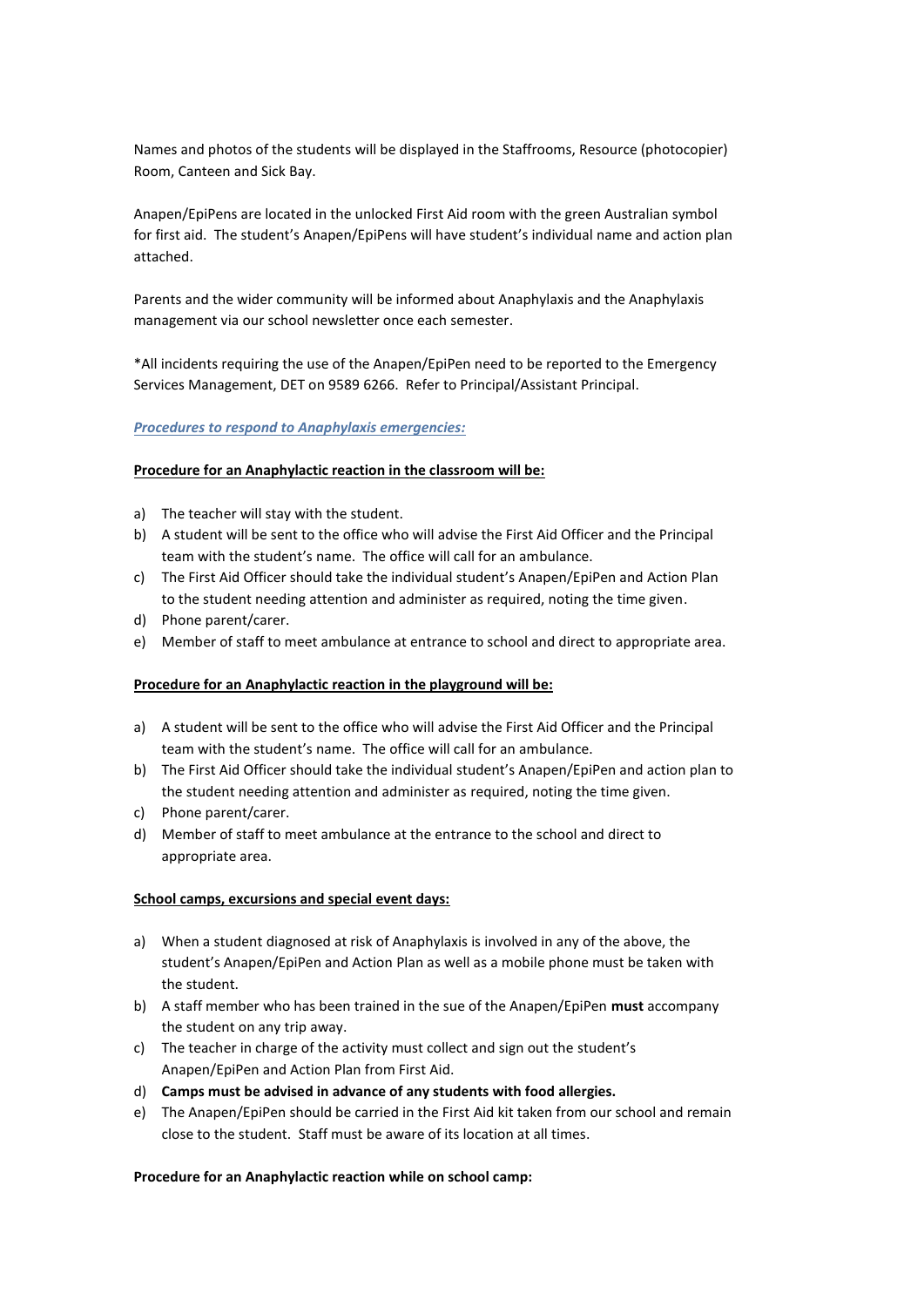- a) The teacher must stay with the student and send another adult or responsible student to get the Anapen/EpiPen and Action Plan from the First Aid kit.
- b) A person with up-to-date training on the use of the Anapen/EpiPen will administer as required. Please note the time given.
- c) Call ambulance 000.
- d) Contact parent/carer.
- e) Contact John Henry Primary School.

### **STAFF TRAINING AND EMERGENCY RESPONSE**

An Anaphylaxis Awareness and management Training Course provided by John Henry Primary School will be mandatory for all staff every year. All staff will also participate in additional training twice per calendar year which is a refresher course. This is presented by the First Aid Officer who has completed and Anaphylaxis Trainer's course. Ongoing Anapen/EpiPen training will be conducted with all staff on a termly basis. Our school will also have two qualified trainers in the management of Anaphylaxis processes and procedures.

All staff will be expected to complete DET online training courses. The online training course includes six modules on Anaphylaxis emergency management: -

- a) What are allergies and Anaphylaxis;
- b) Signs, symptoms and recommended action for allergy and Anaphylaxis;
- c) Adrenaline auto injectors;
- d) ASCIA Action Plans
- e) Anaphylaxis management in Victorian schools; and
- f) A final assessment module.

An appropriately qualified supervisor (a School Anaphylaxis Trainer) will also need to assess a person's competency in the administration of an adrenaline auto injector.

At the end of the online training course, participants who have passed the assessment module will be issued a certificate which needs to be signed by the School Anaphylaxis Trainer to indicate the participant has demonstrated their competency in using an adrenaline auto injector device. All certificates will be kept on file by the school.

School staff who complete the online training course will be required to repeat the training every year and the Adrenaline Auto Injector Competency Assessment (each semester).

A risk assessment will be carried out annually and staff identified as requiring training will be offered an Anaphylaxis Awareness and management Training Course as soon as practicable.

Teachers and other school staff who conduct classes which have student/s at risk of Anaphylaxis or who give instruction to students at risk of Anaphylaxis must have up-to-date training in the Anaphylaxis management.

At other times while the student is under the care or supervision of our school, including excursions, yard duty, camps and special event days, the principal will ensure that there is a sufficient number of staff present who have up-to-date training in Anaphylaxis management training course.